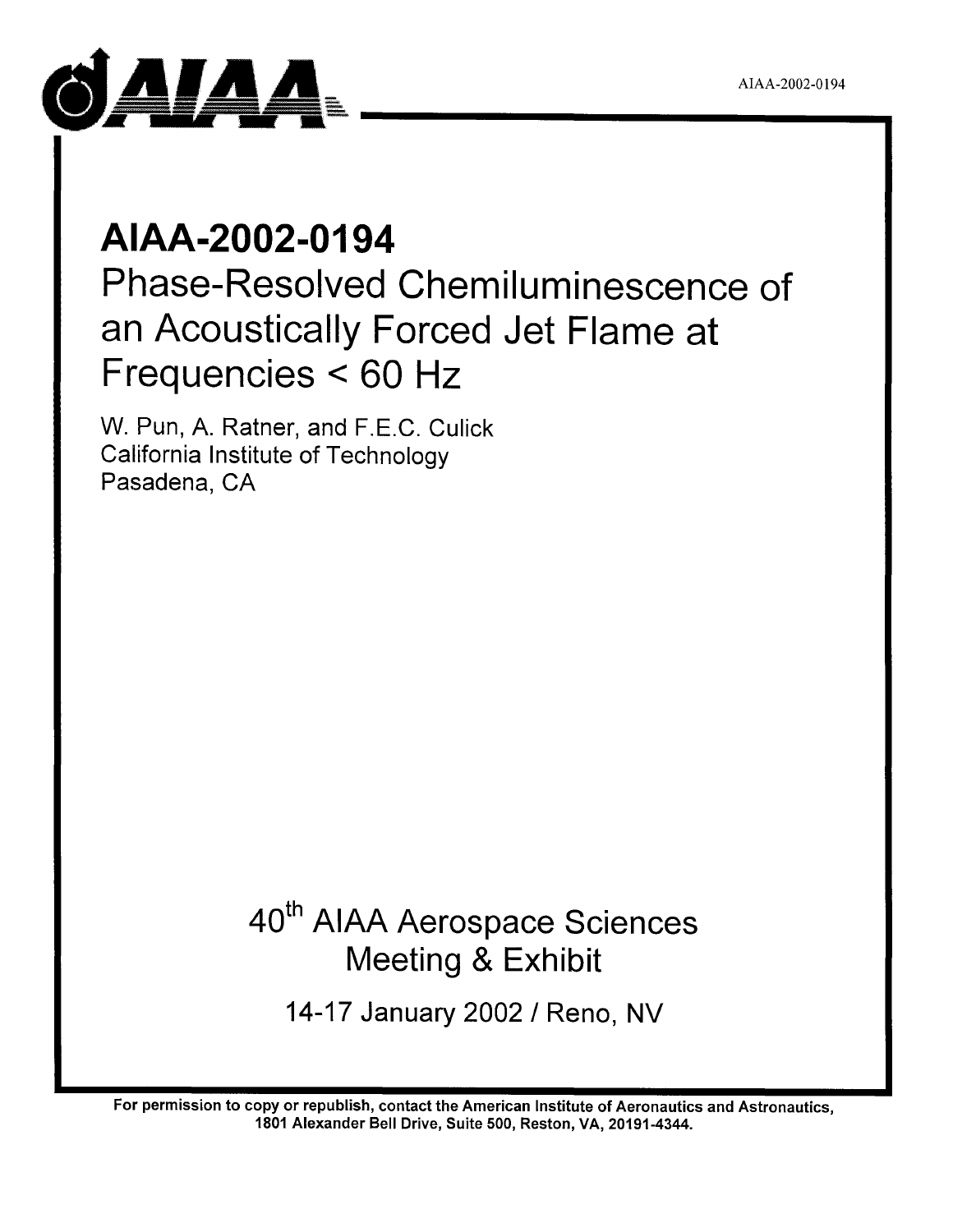## PHASE-RESOLVED CHEMILUMINESCENCE OF AN ACOUSTICALLY FORCED JET FLAME AT FREQUENCIES <60 HZ

Winston Pun<sup>\*</sup>, Albert Ratner<sup>†</sup>, and F. E. C. Culick<sup>‡</sup> Mechanical Engineering and Jet Propulsion California Institute of Technology Pasadena, CA 91125 Tel: (626) 395-4783

Abstract -The California Institute of Technology's Combustion Acoustics Facility is used to measure the response of a partially premixed jet flame to acoustic forcing at frequencies ranging from 22 Hz to 55 Hz. The facility generates bulk acoustic modes that simulate unstable combustor conditions. This same facility and burner has been previously used to measure the phase-resolved response of the OH PLIF field. In this experiment, phase-resolved chemiluminescence measurements are recorded and analyzed. Flame base oscillations are quantified and compared for two different burner configurations. The chemiluminescence also shows that frequencies that exhibit stronger acoustic coupling to the flame tend to have decreased luminosity in the flame stabilization zone, while frequencies with weaker coupling tend to produce greater luminosity at the base of the flame.

#### **INTRODUCTION**

In combustion experiments, a now common method of determining the reaction zone is to image the light emitted in the combustion zone (McManus et aI., 1995). Of particular importance are  $C_2$ , CH, and OH radicals, since they are produced as intermediaries of the combustion process. Hurle et al. (1968) established the linearity between the radiation emitted and the volumetric heat release. Numerous studies involving naturally occurring combustion instabilities have taken place using this relationship (Samiengo et aI., 1993; Shih et aI., 1996; Broda et aI., 1998). Flame radiation measurements by Chen et al. (1993) utilized a system that could inject acoustic waves at various frequencies, but achieved poor spatial resolution through a masked photomultiplier tube.

The measurements taken by Sterling (1987) also used a masked PMT to obtain spatial resolution, and were subsequently improved upon by Zsak (1993) and Kendrick (1995), with the introduction of the Hycam (high-speed film camera) providing two-dimensional spatial resolution. In this work, advances in imaging technology are utilized to further simplifY measurements by employing a digital high-speed video camera. This provides temporally and spatially resolved measurements of the flame chemiluminescence in cases where the flame is subjected to a forced acoustic field.

#### EXPERIMENT ApPARATUS AND CONFIGURATION

The configuration of the acoustic test chamber is shown in Figure 1. The acoustic driving system appears in the upper portion of the chamber, and is mounted above the acoustic cavity on the outer quartz tube. The driving portion is made of a large tubular stainless steel section in the shape of a cross, approximately 12 inches in diameter, which extends the overall length of the acoustic chamber an additional 24 inches. The exhaust section is open to the atmosphere, providing an acoustically open exit condition. A pair of acoustic drivers are sealed to a pair of air jet film cooling rings (to prevent failure of the drivers), which are in turn sealed to opposite sides of the steel structure. The acoustic drivers are 12 inch subwoofers (Cerwin-Vega model Vega 124), with a sensitivity of 1 W  $@$  1 m of 94 dB, and a continuous power handling capacity of 400 W. A 1000 W power amplifier (Mackie M1400i) and a function generator (Wavetek 171) provide the power and signal to the acoustic drivers. Significant power is required to provide reasonable amplitude

<sup>•</sup> Postdoctoral Scholar, Mechanical Engineering

t Postdoctoral Scholar, Graduate Aeronautical Laboratories

<sup>&</sup>lt;sup>‡</sup> Richard L. and Dorothy M. Hayman Professor of Mechanical Engineering and Professor of Jet Propulsion.

This work was sponsored partly by the California Institute of Technology; partly by a grant under the Defense University Research Instrumentation Program, provided by the Air Force Office of Scientific Research; partly by the Department of Energy, AGTSR Program; and

partly by ENEL. Copyright © 2002 by the California Institute of Technology. Published by the American Institute of Aeronautics and Astronautics, Inc. with permission. All rights reserved.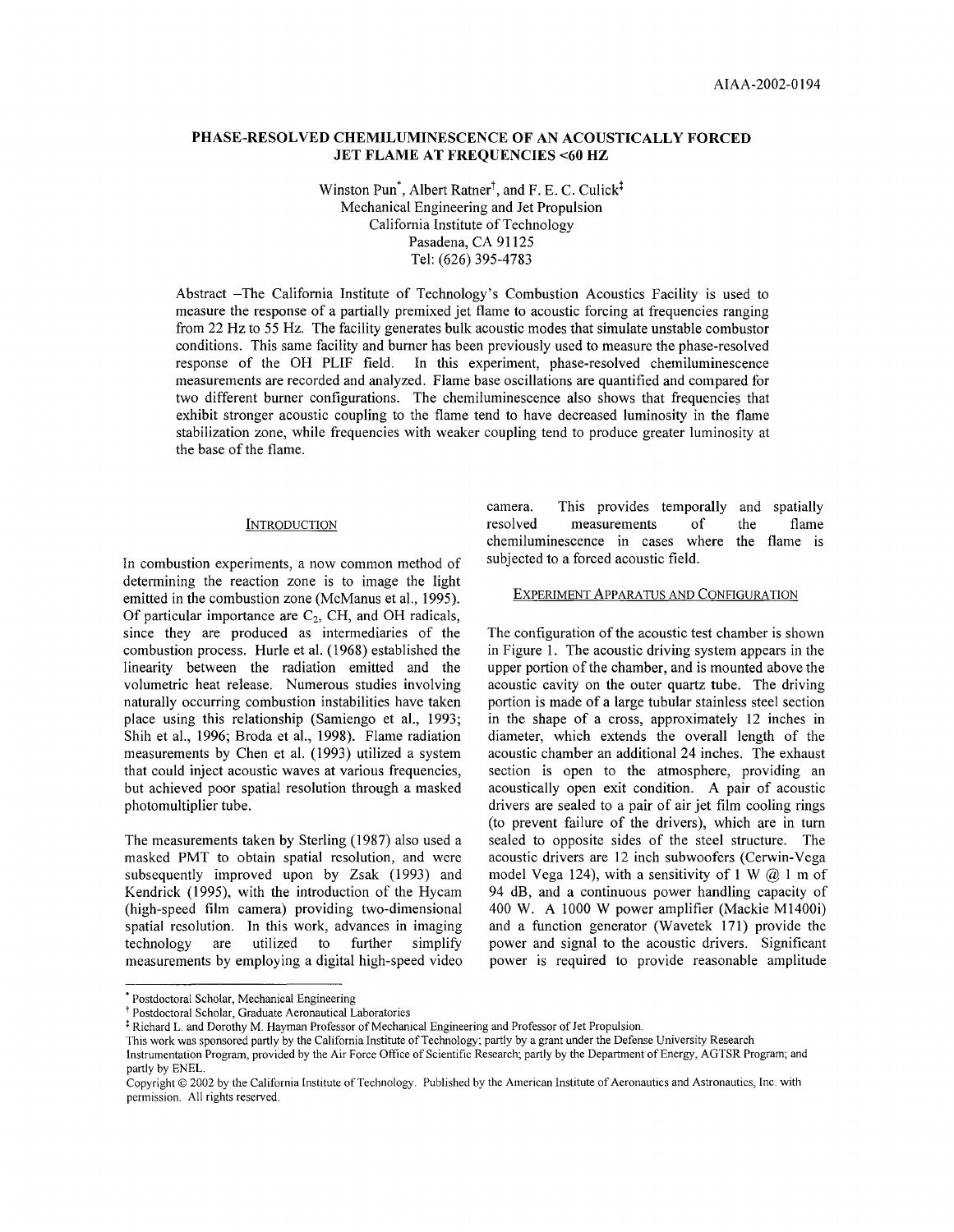pressure oscillations. The amplitude of the fundamental driving mode is actively controlled by custom-designed electronics, which measure the pressure in the acoustic chamber at the burner with a pressure transducer (PCB 106BSO), and appropriately scale the power output of the amplifier driving the speakers. The signal from the transducer is notch-filtered to ensure the intended driving mode is correctly amplified or attenuated.

The acoustic cavity consists of an aluminum ring, closed at the bottom end. It has two sets of inlet louvers cut on opposing sides to allow air to flow into the tube, while providing an acoustically closed end condition. A large diameter-matched quartz tube rests in a thin register on the aluminum ring, and extends for an additional 42 inches. This design allows for a variety of different flameholder configurations to be easily tested. Two burner designs are tested in this apparatus, an aerodynamically stabilized and bluff-body stabilized flame (Pun et al. 2000).

For aerodynamic stabilization, the flame is stabilized above the recirculation zone created as the flow exits the eductor, and expands into the 4.S inch tall burner tube. In the bluff-body stabilized burner, two additional tabs (constructed of machinable ceramic) are provided in the stabilization zone, which can provide a stronger recirculation zone for the flame to attach itself. The overall height of the burner is matched to the aerodynamically stabilized configuration.



Figure 1: Schematic of Overall Test Section

2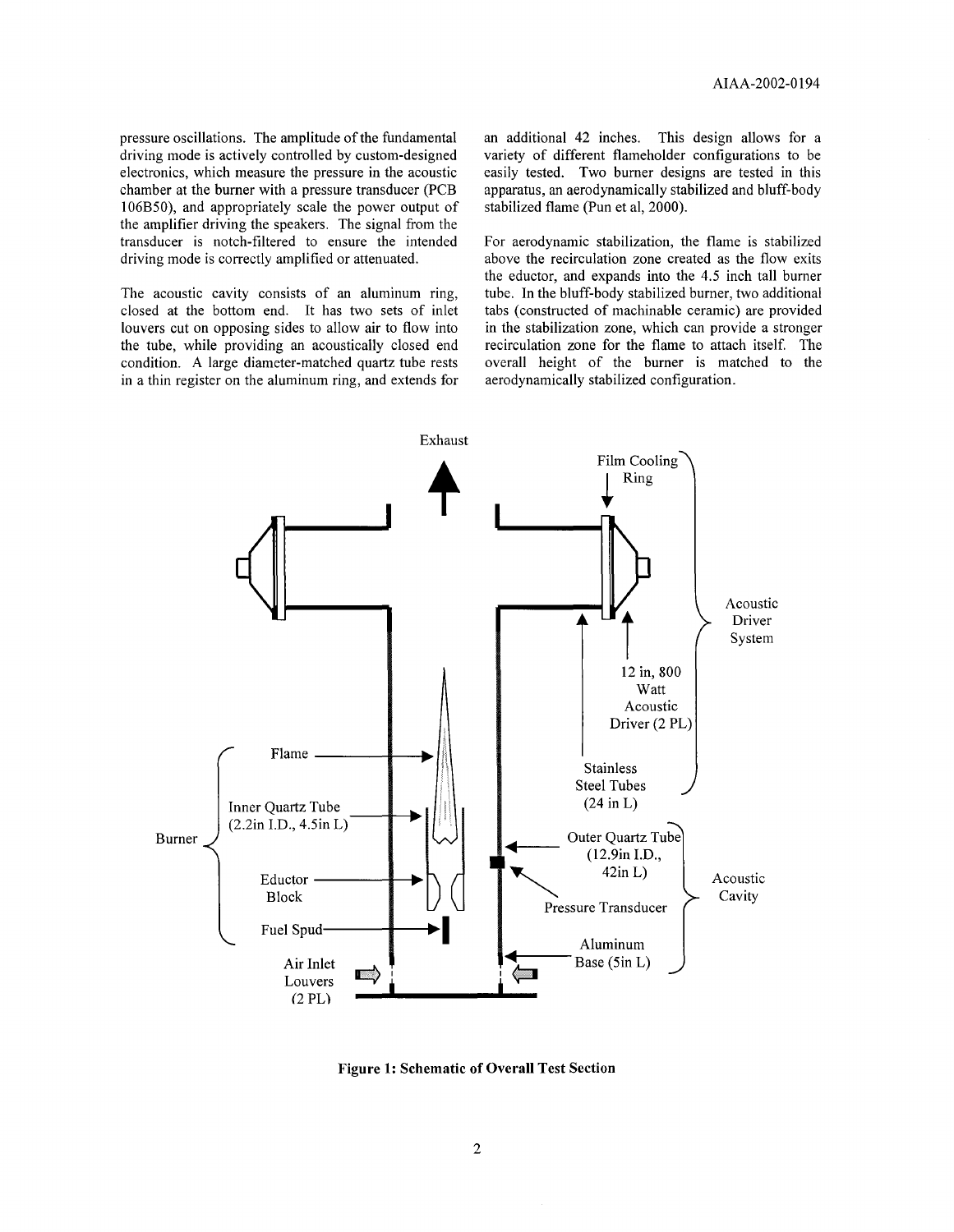Fuel for the burner is 50% methane premixed with 50%  $CO<sub>2</sub>$  gas to increase the mass flow. The premixer inlets for each gas are choked, in order to prevent disturbances from propagating upstream and affecting flow rates. The volumetric flow rate through the spud is 2.14 SCFM, yielding a jet velocity of 30 *mls (Re* <sup>=</sup> 20,000).

A piezoelectric pressure transducer (PCB Piezotronics, model 106B50) is located at a height of 3 inches above the fuel spud, where the flame is stabilized in the burner. This transducer was selected for it's high sensitivity (493.3 mV/psi) and thermal characteristics.

A Vision Research Phantom V4.0 high-speed video camera is used to capture images during the chemiluminescence experiments. It is based on a proprietary 512 x 512 pixel monochrome SR-CMOS sensor, capable of exposure times as low as  $10 \mu s$ . The camera contains 256 MB of memory on board, which allow it to acquire data at lOOO frames per second, for just over 1 second. Higher frame rates are possible by lowering the pixel resolution. The camera is equipped with a C-mount, and a Nikon 50 mm  $F/1.4$  lens is used with a C-mount-to-F-mount adapter.

#### CHEMILUMINESCENCE RESULTS

## Two-Dimensional Flame Structure

Single shot chemiluminescence images from the Phantom V4.0 camera were smoothed using a 3x3 median filter in Matlab. Images were then averaged by phase-locking to the pressure signal. Images were selected by locating their temporal locations, and selecting the images to be averaged based on their proximity to the sixteen phase divisions used. Approximately 15 images were used on average at each phase position. The maximum phase resolution jitter was found to be less than 2 degrees in all cases. Contours were computed and plotted for each case (five forcing frequencies x two burners) showing eight phases in a cycle. Only conditions at forcing frequencies of 22 Hz and 37 Hz are displayed in Figure 2 and Figure 3. Contour levels are plotted at 5, 20, 40,

60, 80, and 95 percent levels of the maximum intensity of the 0 degree phase contour plot for each case. **In** all cases, the phases are taken as a sine wave, with 0 degrees corresponding to a zero crossing with a rising edge.

For forcing at 22 Hz (Figure 2), the bluff-body burner shows a larger stabilization zone than the aerodynamic burner (40% contour), centered at approximately a height of 5 cm. Note that the center "hole" at 8 cm at a phase of 0 degrees is actually at a contour of 5%, and not 40%. Characteristics to note in both cases are the traveling of a wave in the upstream direction on the outer edge of the flame, from 0 to 180 degrees. At 180 degrees, the wave reverses itself, and travels back<br>downstream. There is also a distinct change in There is also a distinct change in intensity, as the flame oscillates. The intensity contour at 40% can be seen to grow into the burner tube as the flame evolves from 0 to 180 degrees, and in the bluffbody case even connects with the 40% contour levels in the stabilization zone. As the pressure changes from 180 to 360 degrees, these intensity zones separate from each other, and travel back downstream. These two oscillating characteristics are generally observed for each forcing frequency, except for the 55 Hz case.

At a frequency of 27 Hz, much the same phenomenon is observed, with a decrease in the amplitude of the outer propagating wave. **In** addition, there appears to be a superimposed higher frequency, lower amplitude outer wave, continuously traveling downstream. As the forcing frequency is increased to 32 Hz the intensity of the flame in the burner tube has diminished. Once the acoustic oscillations reach 37 Hz (Figure 3), an interesting reversal occurs. The contours in the stabilization zone show a significantly larger 40% contour for the aerodynamically stabilized burner, than the bluff-body stabilized case. Recall in all previous cases, the bluff-body stabilized burner yielded stronger stabilization zones, or at least zones comparable to that of the aerodynamically stabilized burner. Finally for the 55 Hz case there is essentially no change between contours at different phases. The low amplitude traveling waves on the outer rim of the flame are present, but none of the bulk oscillations of intensity, or flame shape that occurred in previous situations.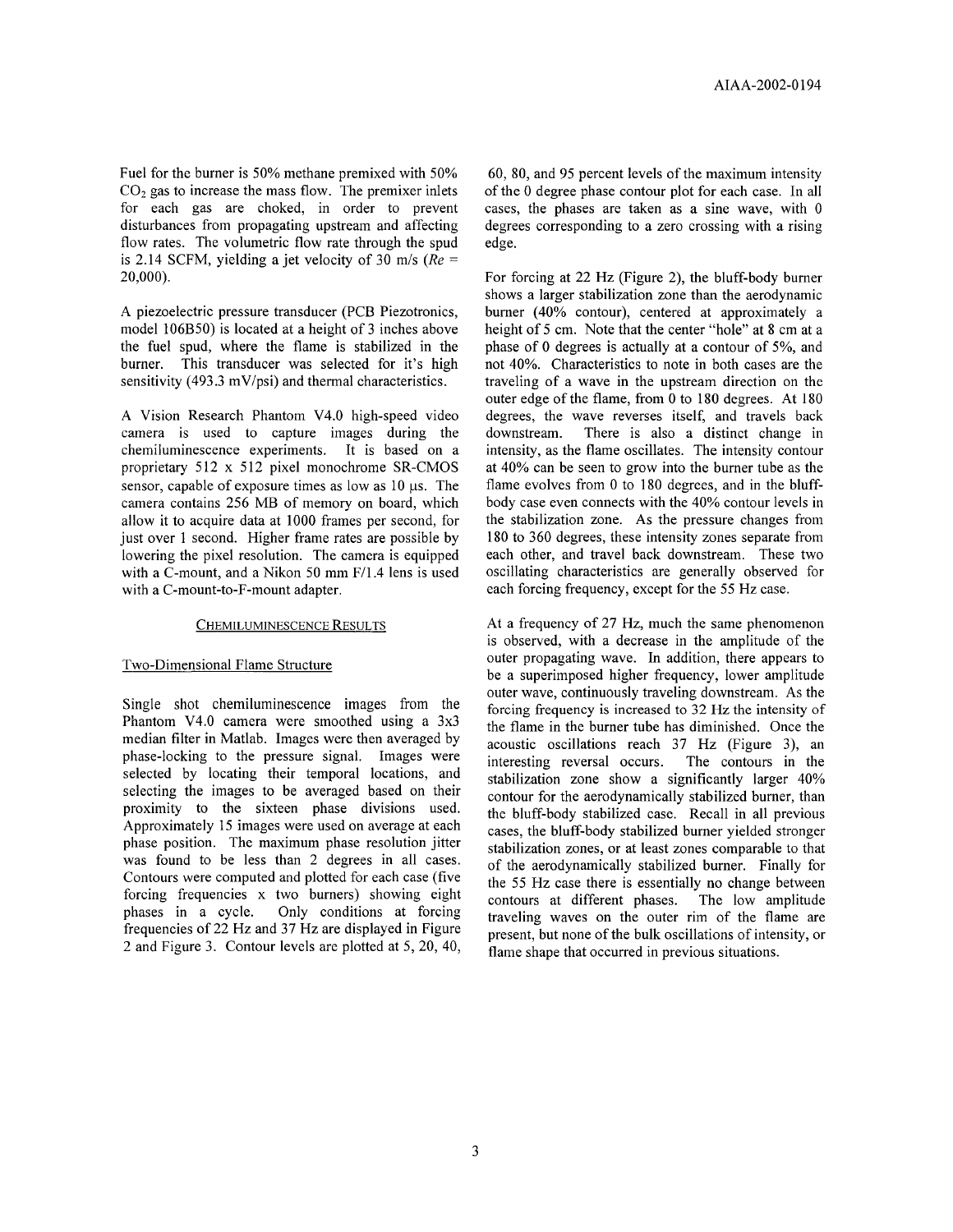

Figure 2: Chemiluminescence contour plots at 22 Hz for (a) aerodynamically stabilized and (b) bluffbody stabilized cases. Contours are at 5, 20, 40, 60, 80, and 95% of maximum intensity.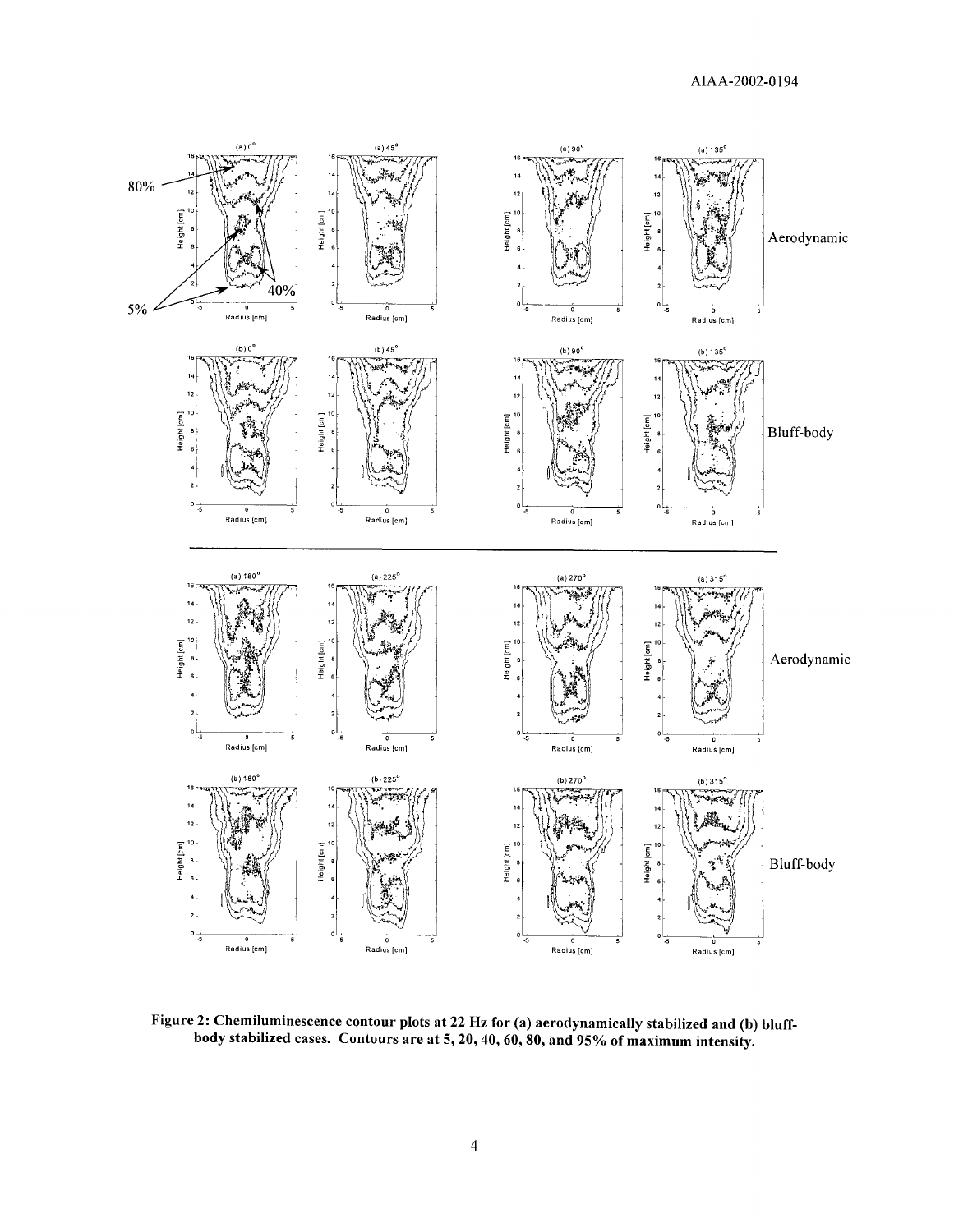

Figure 3: Chemiluminescence contour plots at 37 Hz for (a) aerodynamically stabilized and (b) bluff-body stabilized cases. Contours are at 5, 20, 40, 60, 80, and 95% of maximum intensity.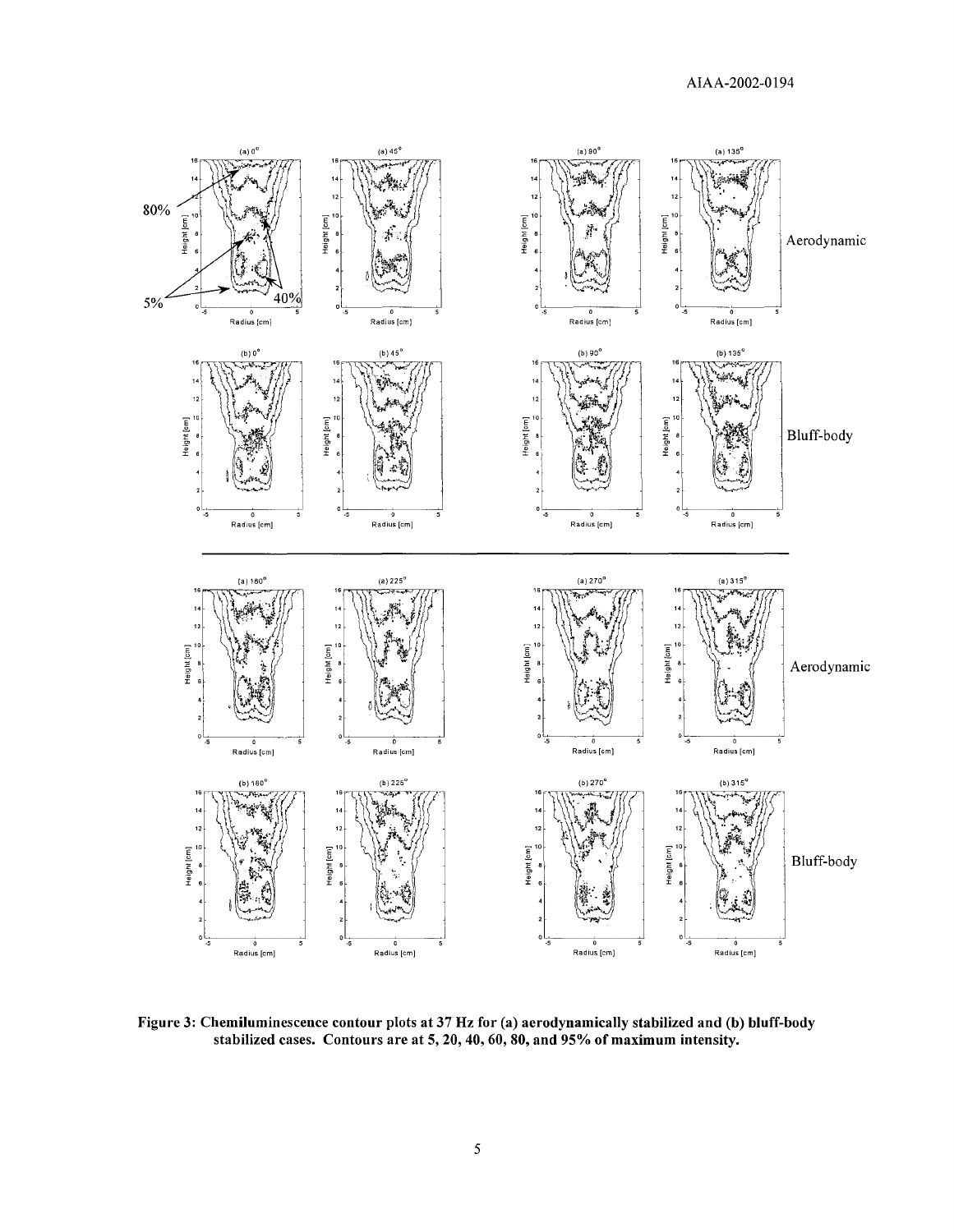## Axial Flame Structure

In order to emphasize the periodic motion contained in the flames, axial plots showing the mean intensity as a function of height and phase were constructed and plotted on a 2D contour plot (Figure 4 and Figure 5). Mean intensities were calculated using a threshold intensity of 15, corresponding to approximately 5% of the maximum intensity level in the flame. Values below the threshold were considered to be outside the flame zone, and not incorporated into the mean. In addition, the axial contours were averaged over a period, and the averages used to normalize the plots, which further enhances the periodic motion of the flame (Figure 6 and Figure 7). The mean plots of flame intensity are absolute  $-$  they are not normalized in any way to enable comparison between different forcing conditions. The flame base is defined at an intensity level of 15, and can be easily seen on the mean axial intensity plots. Data at conditions below approximately 2 cm (below the flame base) on the normalized intensity plots should be disregarded, since they are outside the flame zone (denoted by dark blue structures). Both sets of plots cover two periods of oscillation, to emphasize the behavior.

Immediately apparent is the fluctuation of the flame base (note: the lowest intensity plotted is at 15, i.e. the flame base). In each case, the flame base oscillates in a sinusoidal manner, corresponding to the driving frequency imposed by the acoustic drivers. Table 1 compiles the mean flame height, the amplitude of the oscillation, and the percent changes of these parameters when transitioning from the aerodynamically stabilized burner to the bluff-body burner.

At low frequencies, the bluff-body stabilizer has the effect of lowering the mean flame base position. At approximately 32 Hz, a change in the characteristics of the bluff-body flame seems to occur. At frequencies greater than 32 Hz, the bluff-body case shows increased flame base positions relative to the aerodynamic case. For frequencies between 22 and 37 Hz, the flame base increases continuously, except for the aerodynamically stabilized burner, which shows a sharp lowering of the mean flame base at 37 Hz. At 55 Hz, both burners appear to enter into a regime different than the lower frequencies. In addition, the bluff-body burner generally has a lower amplitude of oscillation than the aerodynamically stabilized burner.

|                   | Mean Height (cm) |      |                    | Amplitude of Oscillation (peak-to-<br>peak) (cm) |      |                           |
|-------------------|------------------|------|--------------------|--------------------------------------------------|------|---------------------------|
| Frequency<br>(Hz) | Aero             | BB   | Relative<br>Change | Aero                                             | - BB | <b>Relative</b><br>Change |
| 22                | 1.65             | 1.17 | $-29%$             | 0.89                                             | 1.02 | $+15%$                    |
| 27                | 1.88             | 1.25 | $-33%$             | 0.56                                             | 0.40 | $-28%$                    |
| 32                | 2.07             | 1.90 | $-8\%$             | 0.55                                             | 0.24 | $-56%$                    |
| 37                | 1.53             | 2.14 | $+40%$             | 0.50                                             | 0.28 | $-44%$                    |
| 55                | 0.37             | 1.06 | $+186%$            | 0.14                                             | 0.16 | $+14%$                    |

Table 1: Flame base position and oscillation.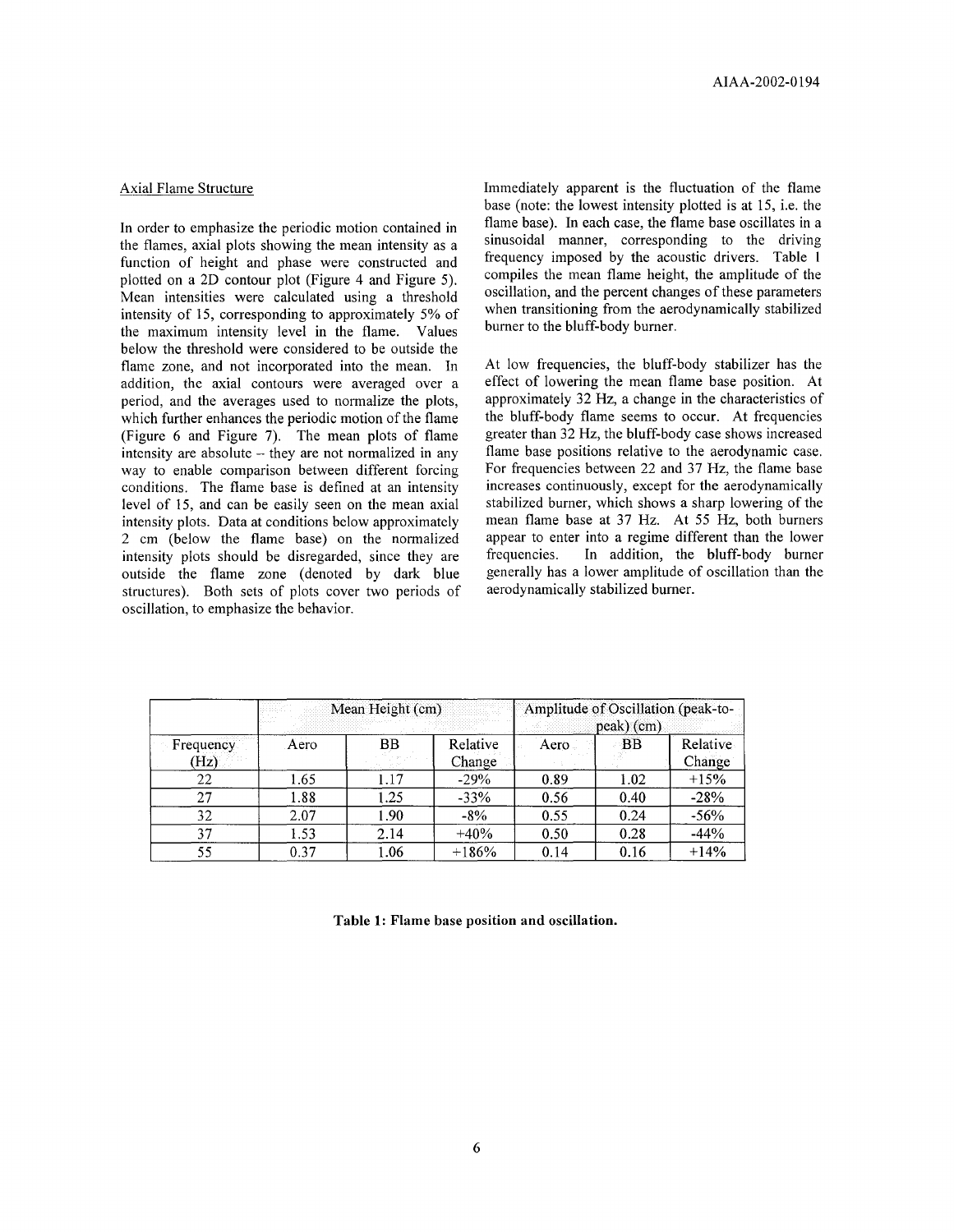

Figure 4: Mean axial intensities at 22 Hz (a) aerodynamic (b) bluff-body.



Figure 6: Normalized axial intensities at 22 Hz (a) aerodynamic (b) bluff-body.

Figure 4 and Figure 6 show the mean and normalized axial intensities at 22 Hz. It is evident from the flame structure that both burners are responding strongly to the acoustic forcing. The ranges of motion taken from the normalized axial intensity are comparable in size, with the aerodynamic burner tending to oscillate at a higher overall position. Note the higher angle of oscillation for the aerodynamic case in Figure 6. This implies a larger velocity of the flame, possibly due to flow retardation caused by the enhanced recirculation



Figure 5: Mean axial intensities at 37 Hz (a) aerodynamic (b) bluff-body.



Figure 7: Normalized axial intensities at 37 Hz (a) aerodynamic (b) bluff-body.

off the bluff-body burner. The 22 Hz case is typical for frequencies ranging up to 32 Hz.

At 37 Hz, again the system is observed to contain a different dynamical response compared to the lower frequencies. There is much stronger anchoring of the flame in the aerodynamic case at the flame base, as shown in Figure 5 when compared against the bluffbody case. This is the opposite of observations at lower frequencies. Figure 7 shows significantly more motion